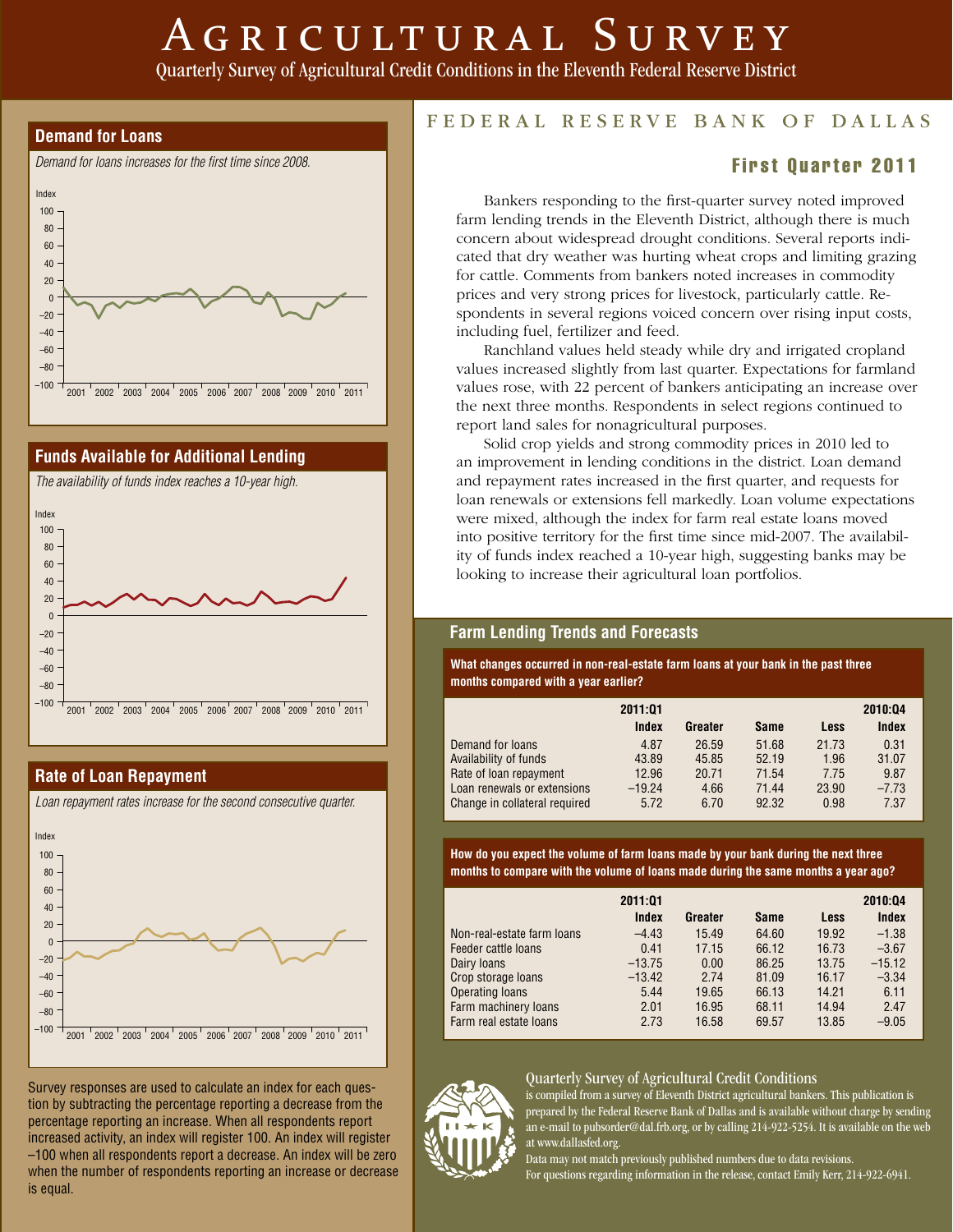



#### **Amount of Collateral**

*The great majority of respondents note no change in collateral requirements.* 



#### **Anticipated Trend in Farmland Values**

*More respondents expect farmland values to continue their upward trend over the next three months.*



#### **Loan-to-Deposit Ratios at Survey Banks**

*Average desired and actual ratios*



#### **Distribution of Loan-to-Deposit Ratios**

|                  | <b>Banks reporting (percent)</b> |        |                   |        |       |  |
|------------------|----------------------------------|--------|-------------------|--------|-------|--|
|                  |                                  | 2010   |                   | 2011   |       |  |
|                  | Apr.1                            | Jul. 1 | 0 <sub>ct.1</sub> | Jan. 1 | Apr.1 |  |
| Less than $41\%$ | 24                               | 22     | 23                | 18     | 26    |  |
| 41% to 50%       | 11                               | 11     | 10                | 18     | 21    |  |
| 51% to 60%       | 13                               | 14     | 14                | 20     | 12    |  |
| 61% to 70%       | 21                               | 23     | 25                | 17     | 20    |  |
| More than 70%    | 31                               | 30     | 29                | 26     | 20    |  |

#### **Interest Rates**

| Fixed                      |                        |               |                   |        |       |  |
|----------------------------|------------------------|---------------|-------------------|--------|-------|--|
|                            | Average rate (percent) |               |                   |        |       |  |
|                            |                        |               | 2010              |        | 2011  |  |
|                            | Apr.1                  | <b>Jul. 1</b> | 0 <sub>ct.1</sub> | Jan. 1 | Apr.1 |  |
| Feeder cattle              | 6.81                   | 6.78          | 6.83              | 6.66   | 6.52  |  |
| Other farm operating       | 7.07                   | 6.89          | 6.96              | 6.86   | 6.77  |  |
| Intermediate term          | 7.15                   | 7.10          | 7.02              | 6.84   | 6.80  |  |
| Long-term farm real estate | 6.75                   | 6.69          | 6.71              | 6.52   | 6.51  |  |
| <b>Variable</b>            |                        |               |                   |        |       |  |
| Feeder cattle              | 5.91                   | 6.05          | 5.94              | 5.96   | 6.14  |  |
| Other farm operating       | 6.22                   | 6.24          | 6.24              | 6.16   | 6.30  |  |
| Intermediate term          | 6.21                   | 6.29          | 6.14              | 6.13   | 6.13  |  |
| Long-term farm real estate | 5.94                   | 5.99          | 5.80              | 5.91   | 5.74  |  |

#### **Total Agricultural Loans**

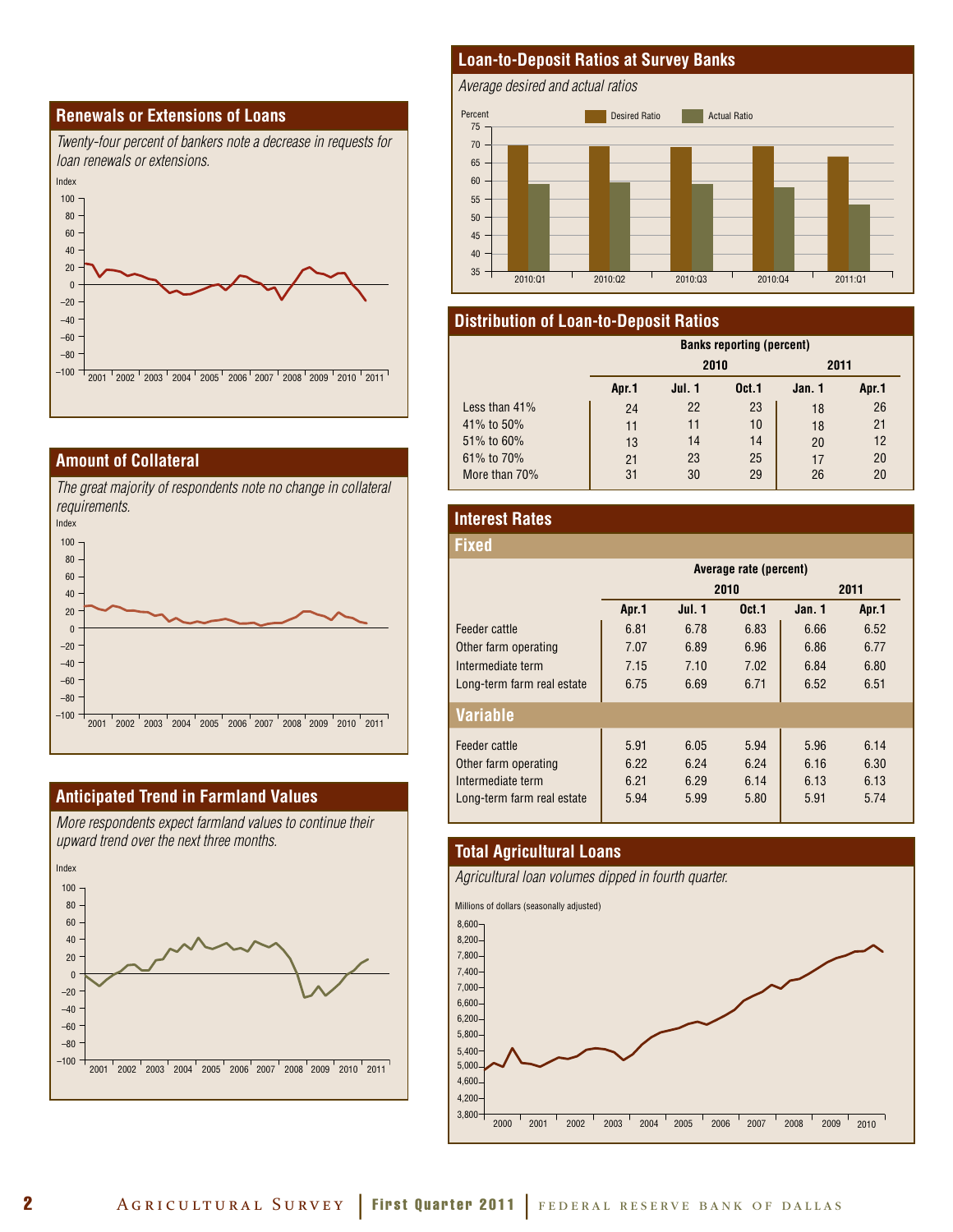## **Eleventh Federal Reserve District**



#### **Real Cash Rents**

*Cash rents rise for irrigated land and dryland in the first quarter.*



#### **Real Land Values**



#### **Rural Real Estate Values—March 2011**

#### **Cropland—Dryland**

|                     |                                                    | Average              |                    | Percent change <sup>3</sup><br>in value from |                   |  |
|---------------------|----------------------------------------------------|----------------------|--------------------|----------------------------------------------|-------------------|--|
|                     |                                                    | Banks <sup>1</sup>   | value <sup>2</sup> | <b>Previous</b>                              | <b>Previous</b>   |  |
|                     |                                                    |                      | First quarter 2011 | quarter                                      | year              |  |
|                     | <b>District</b>                                    | 109                  | 1,401              | 1.1                                          | 9.1               |  |
|                     | <b>Texas</b>                                       | 95                   | 1,401              | 0.9                                          | 8.8               |  |
| $\mathbf{1}$        | Northern High Plains                               | 17                   | 515                | 1.5                                          | 6.4               |  |
| $\overline{2}$      | Southern High Plains                               | 11                   | 531                | $-0.1$                                       | 12.4              |  |
| 3                   | <b>Northern Low Plains</b>                         | 7                    | 674                | $-0.1$                                       | 12.5              |  |
| 4                   | <b>Southern Low Plains</b>                         | 10                   | 803                | $-0.1$                                       | $-2.8$            |  |
| 5                   | <b>Cross Timbers</b>                               | 9                    | 1,215              | $-1.7$                                       | $-6.4$            |  |
| 6                   | <b>North Central Texas</b>                         | 12                   | 2,277              | 6.5                                          | 13.1              |  |
| $\overline{7}$      | East Texas                                         | 4                    | 2,041              | $-4.5$                                       | 17.0              |  |
| 8                   | <b>Central Texas</b>                               | 12                   | 2,922              | 3.7                                          | 11.2              |  |
| 9<br>10             | <b>Coastal Texas</b><br>South Texas                | 3                    | 1,061              | $-6.8$                                       | $-13.3$           |  |
| 11                  | Trans-Pecos and Edwards Plateau                    | n.a.<br>9            | n.a.<br>1,233      | n.a.<br>$-1.5$                               | n.a.<br>12.6      |  |
| 12                  | <b>Southern New Mexico</b>                         | 5                    | 363                | $-3.9$                                       | $-5.9$            |  |
| 13                  | Northern Louisiana                                 | 9                    | 1,526              | 2.8                                          | 12.7              |  |
|                     | Cropland—Irrigated                                 |                      |                    |                                              |                   |  |
|                     | <b>District</b>                                    | 83                   | 1,569              | 0.6                                          | 10.4              |  |
|                     | <b>Texas</b>                                       | 68                   | 1,514              | 0.6                                          | 12.1              |  |
| 1                   | Northern High Plains                               | 17                   | 1,326              | 4.6                                          | 17.1              |  |
| $\overline{2}$      | Southern High Plains                               | 11                   | 1,129              | 0.3                                          | 3.9               |  |
| 3                   | <b>Northern Low Plains</b>                         | 5                    | 1,520              | 8.0                                          | 47.24             |  |
| 4                   | <b>Southern Low Plains</b>                         | 8                    | 1,220              | 1.8                                          | 3.4               |  |
| 5                   | <b>Cross Timbers</b>                               | $\overline{4}$       | 2,083              | $-2.7$                                       | $-8.4$            |  |
| 6                   | <b>North Central Texas</b>                         | n.a.                 | n.a.               | n.a.                                         | n.a.              |  |
| $\overline{7}$      | <b>East Texas</b>                                  | n.a.                 | n.a.               | n.a.                                         | n.a.              |  |
| 8                   | <b>Central Texas</b>                               | 7                    | 2,962              | 1.3                                          | 15.6              |  |
| 9                   | <b>Coastal Texas</b>                               | n.a.                 | n.a.               | n.a.                                         | n.a.              |  |
| 10                  | South Texas                                        | n.a.                 | n.a.               | n.a.                                         | n.a.              |  |
| 11                  | Trans-Pecos and Edwards Plateau                    | 9                    | 3,015              | 1.1                                          | 36.5 <sup>4</sup> |  |
| 12                  | <b>Southern New Mexico</b>                         | $\overline{7}$       | 1,944              | $-0.1$                                       | $-1.5$            |  |
| 13                  | Northern Louisiana                                 | 8                    | 2,052              | 1.1                                          | 20.3              |  |
|                     | <b>Ranchland</b>                                   |                      |                    |                                              |                   |  |
|                     | <b>District</b>                                    | 123                  | 1,292              | 0.1                                          | 5.7               |  |
|                     | <b>Texas</b>                                       | 111                  |                    | 0.1                                          | 5.0               |  |
|                     |                                                    |                      | 1,659<br>413       |                                              |                   |  |
| 1<br>$\overline{2}$ | Northern High Plains                               | 17                   |                    | 0.9                                          | 4.8               |  |
| 3                   | Southern High Plains<br><b>Northern Low Plains</b> | 10<br>$\overline{7}$ | 411                | $-0.7$                                       | 9.1               |  |
| $\overline{4}$      | <b>Southern Low Plains</b>                         |                      | 708                | 1.9                                          | 8.5<br>$-3.9$     |  |
|                     |                                                    | 10                   | 867                | $-1.3$                                       |                   |  |
| 5                   | <b>Cross Timbers</b>                               | 10                   | 1,802              | $-0.6$                                       | $-3.3$            |  |
| 6                   | <b>North Central Texas</b>                         | 14                   | 2,315              | 2.6                                          | 4.6               |  |
| $\overline{7}$      | East Texas                                         | 10                   | 1,975              | $-3.8$                                       | 0.8               |  |
| 8                   | <b>Central Texas</b>                               | 14                   | 3,613              | 4.1                                          | 7.5               |  |
| 9                   | <b>Coastal Texas</b>                               | n.a.                 | n.a.               | n.a.                                         | n.a.              |  |
| 10                  | South Texas                                        | n.a.                 | n.a.               | n.a.                                         | n.a.              |  |
| 11                  | Trans-Pecos and Edwards Plateau                    | 16                   | 1,715              | 0.4                                          | 3.8               |  |
| 12                  | <b>Southern New Mexico</b>                         | 6                    | 243                | 0.0                                          | $-3.2$            |  |
| 13                  | Northern Louisiana                                 | 6                    | 1,074              | 5.0                                          | 14.9              |  |

Number of banks reporting land values.

Prices are dollars per acre, not adjusted for inflation.

Not adjusted for inflation.

 $^4$  Significant rise in the percent change from 2010 to 2011 is partly due to variation in reporters between years.

n.a.—Not published due to insufficient responses but included in totals for Texas and district.